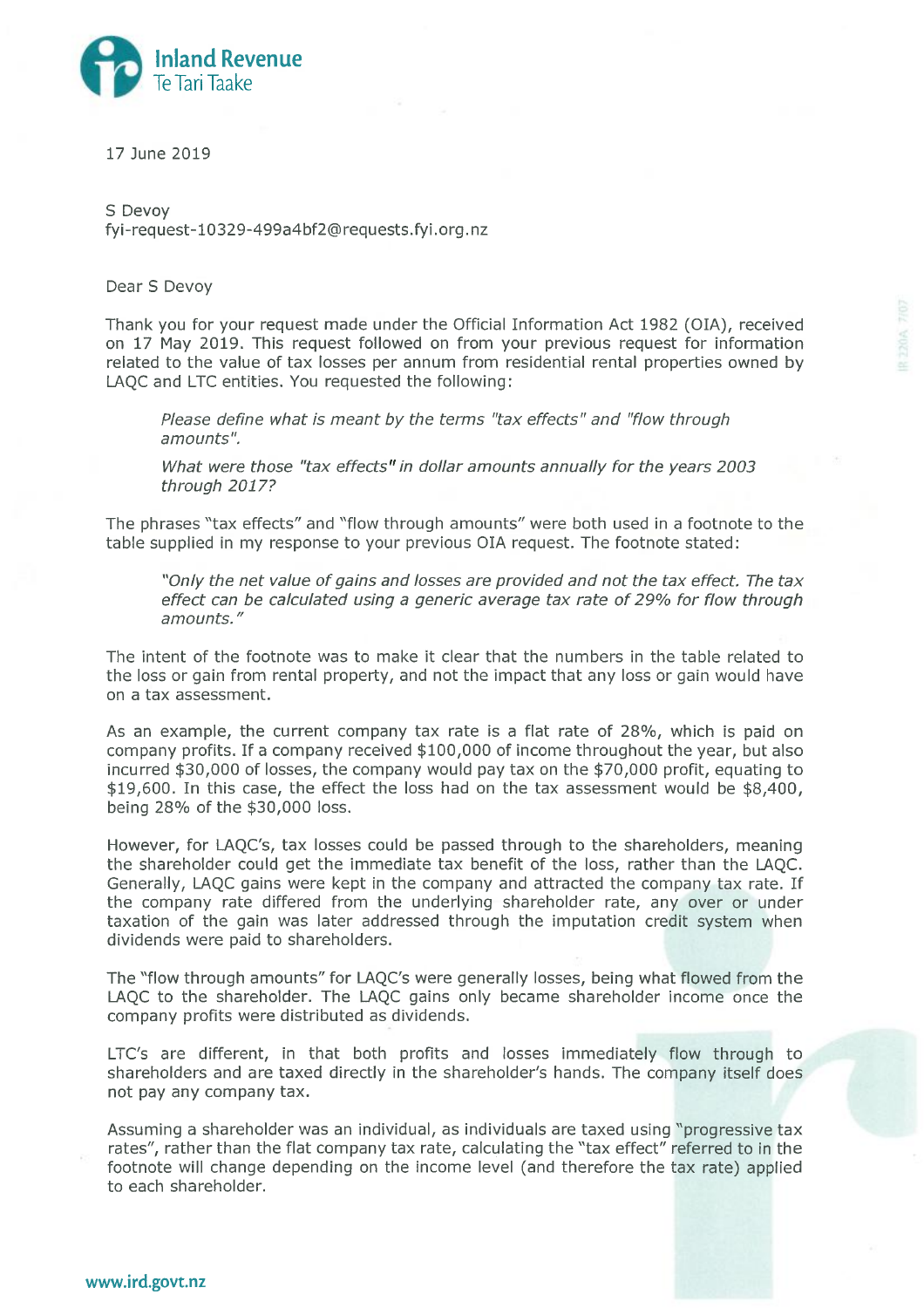Your new request specifically asks that the tax effects for each year be supplied. To calculate the exact tax effect for each year would not be possible as the underlying shareholders of each LAQC or LTC would need to be identified. Inland Revenue would also need to know each shareholders' relative shareholding, and, in the case of LAQC's, whether a dividend had been paid to them, and when. This aspect of your request is therefore refused under section  $18(q)$  of the OIA, as the information is not held by Inland Revenue.

However, we can supply an approximation to calculating the tax effect, as suggested to you in my response to your original request, where we recommended that 29% would be a good approximation to use to calculate the tax impact. This weighted average rate allows for shareholders to be on different personal tax rates.

For the income years 2011/12 onwards, we have used an average tax rate of 29%. The personal tax scale has changed in the period of interest, so we have used 31% for the 2010/11 year and 34% for earlier years. Implicit in the use of these average personal tax rates is an assumption that any LAQC gains were eventually passed through to shareholders as dividends.

The tables in appendix 1 (attached) show the number of LAQC's and LTC's with active income tax returns, the net rental profit and loss for those entity types, and the estimated tax effect of the rental profits and losses for the underlying shareholders.

Thank you for your request. I trust that the information provided is of assistance to you.

Yours sincerely

Tilctra

Sandra Watson **Manager, Forecasting, Revenue Forecasting**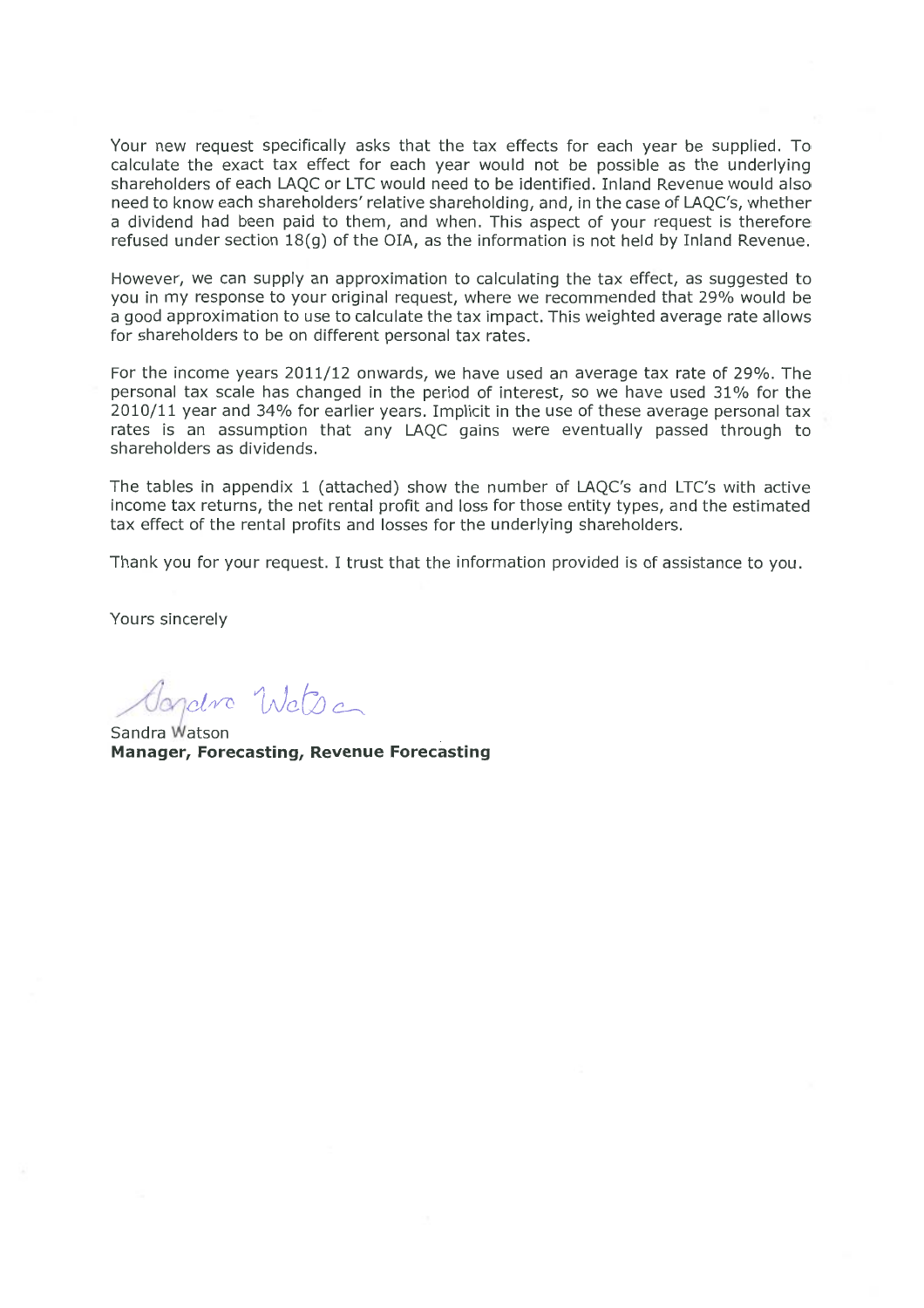## **Appendix 1**

Note:

• Since my previous response, we have updated the data relating to total net rental profit and loss for LAQC's. The updated data has been used to calculate the tax effects of rental profit and loss.

|                        |                                                   | <b>Number of LAQC's/QC's with active returns</b> |                                              | <b>LAQC rental income \$m</b> |                                         |                        |                                  |
|------------------------|---------------------------------------------------|--------------------------------------------------|----------------------------------------------|-------------------------------|-----------------------------------------|------------------------|----------------------------------|
| Year ended 31<br>March | Number of<br>returns with<br>net rental<br>profit | Number of<br>returns with<br>net rental loss     | Total entities<br>reporting rental<br>income | Net rental<br>profit \$m      | Tax effect of<br>rental profit<br>\$m\$ | Net rental loss<br>\$m | Tax effect of<br>rental loss \$m |
| 2003                   | 700                                               | 3,160                                            | 3,860                                        | 29                            | 10                                      | $-47$                  | $-16$                            |
| 2004                   | 840                                               | 5,460                                            | 6,300                                        | 39                            | 13                                      | $-88$                  | $-30$                            |
| 2005                   | 980                                               | 7,710                                            | 8,690                                        | 41                            | 14                                      | $-145$                 | $-49$                            |
| 2006                   | 1,140                                             | 10,490                                           | 11,630                                       | 50                            | 17                                      | $-211$                 | $-72$                            |
| 2007                   | 1,300                                             | 13,500                                           | 14,800                                       | 73                            | 25                                      | $-289$                 | $-98$                            |
| 2008                   | 1,410                                             | 15,900                                           | 17,310                                       | 70                            | 24                                      | $-413$                 | $-141$                           |
| 2009                   | 1,540                                             | 17,840                                           | 19,380                                       | 64                            | 22                                      | $-510$                 | $-174$                           |
| 2010                   | 1,950                                             | 19,200                                           | 21,150                                       | 86                            | 29                                      | $-437$                 | $-149$                           |
| 2011                   | 2,320                                             | 19,390                                           | 21,710                                       | 76                            | 24                                      | $-395$                 | $-123$                           |
| 2012                   | 3,670                                             | 5,160                                            | 8,830                                        | 118                           | 34                                      | $-70$                  | $-20$                            |
| 2013                   | 4,200                                             | 4,860                                            | 9,060                                        | 160                           | 46                                      | $-57$                  | $-17$                            |
| 2014                   | 4,610                                             | 4,580                                            | 9,190                                        | 149                           | 43                                      | $-49$                  | $-14$                            |
| 2015                   | 4,540                                             | 4,770                                            | 9,310                                        | 157                           | 45                                      | $-58$                  | $-17$                            |
| 2016                   | 4,810                                             | 5,060                                            | 9,870                                        | 184                           | 53                                      | $-63$                  | $-18$                            |
| 2017                   | 5,140                                             | 4,790                                            | 9,930                                        | 214                           | 62                                      | $-56$                  | $-16$                            |